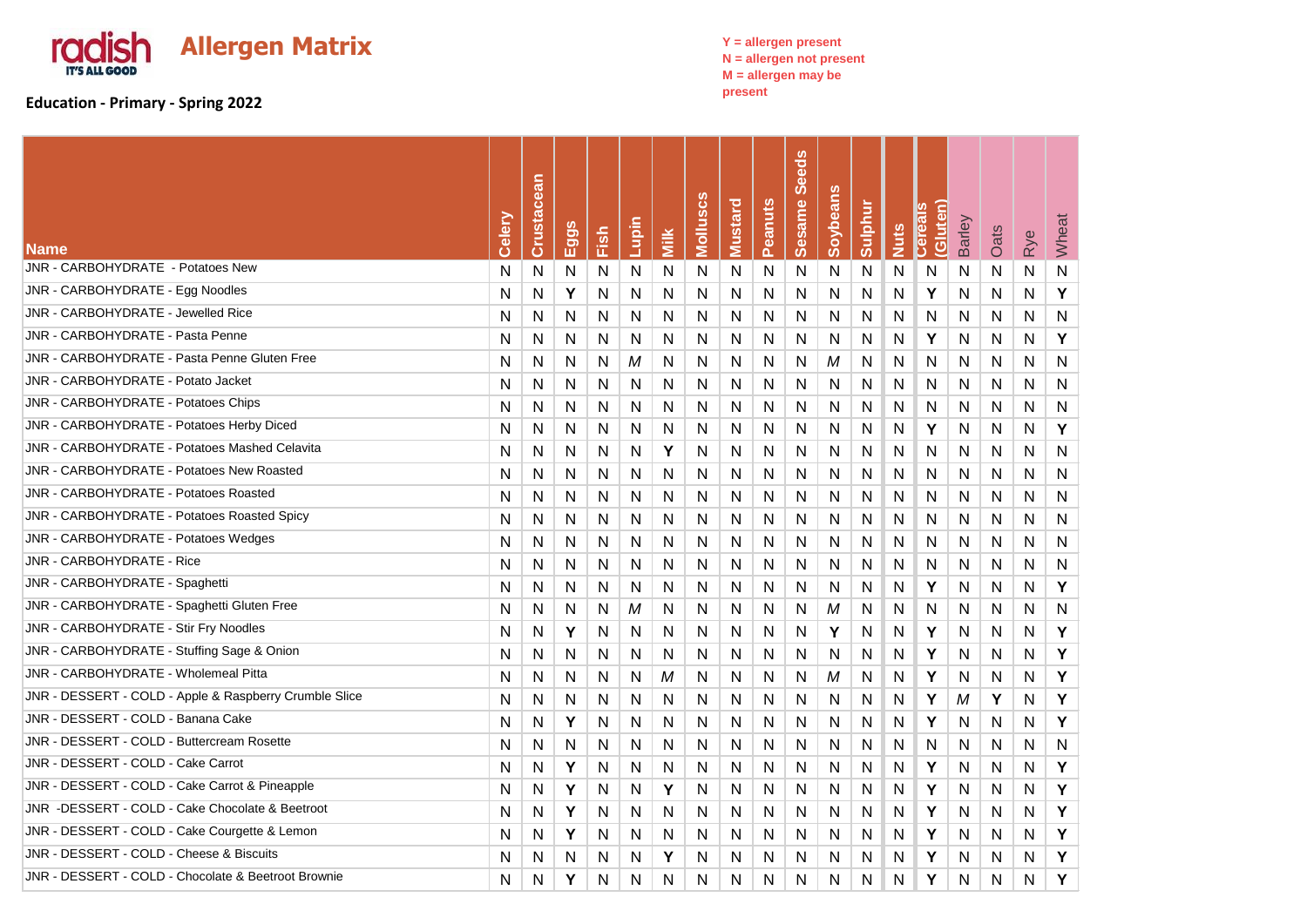| JNR - DESSERT - COLD - Chocolate Brownie Gluten Free | N | N | Y | N | N | N | N | N | N | N | N | N | N | N | N | N | N | N            |
|------------------------------------------------------|---|---|---|---|---|---|---|---|---|---|---|---|---|---|---|---|---|--------------|
| JNR - DESSERT - COLD - Chocolate Rice Krispie Cake   | N | N | N | N | N | М | N | N | N | N | M | N | N | Y | Y | N | N | N            |
| JNR - DESSERT - COLD - Cookie Fruity (Vegan)         | N | N | N | N | N | N | N | N | N | N | N | N | N | Y | N | N | N | Y            |
| JNR - DESSERT - COLD - Cookie Oaty (Vegan)           | N | N | N | N | N | N | N | N | N | N | N | N | N | Υ | М | Υ | N | Υ            |
| JNR - DESSERT - COLD - Creme Fraiche                 | N | N | N | N | N | Υ | N | N | N | N | N | N | N | N | N | N | N | N            |
| JNR - DESSERT - COLD - Date & Cocoa Brownie          | N | N | Y | N | N | N | N | N | N | N | N | N | N | Y | N | N | N | Y            |
| JNR - DESSERT - COLD - Flapjack Plain                | N | N | N | N | N | N | N | N | N | N | N | N | N | Y | М | Υ | N | M            |
| JNR - DESSERT - COLD - Fruit Flavoured Yoghurt       | N | N | N | N | N | Υ | N | N | N | N | N | N | N | N | N | N | N | N            |
| JNR - DESSERT - COLD - Fruit Salad NAS               | N | N | N | N | N | N | N | N | N | N | N | N | N | N | N | N | N | N            |
| JNR - DESSERT - COLD - Fruit Slushy                  | N | N | N | N | N | N | N | N | N | N | N | N | N | N | N | N | N | N            |
| JNR - DESSERT - COLD - Fruity Jelly                  | N | N | N | N | N | N | N | N | N | N | N | N | N | N | N | N | N | N            |
| JNR -DESSERT -COLD - Jelly Orange                    | N | N | N | N | N | N | N | N | N | N | N | N | N | N | N | N | N | N            |
| JNR - DESSERT - COLD - Jelly Strawberry              | N | N | N | N | N | М | N | N | N | N | N | N | N | N | N | N | N | N            |
| JNR - DESSERT - COLD - Mandarins                     | N | N | N | N | N | N | N | N | N | N | N | N | N | N | N | N | N | N            |
| JNR - DESSERT - COLD - Muffin Chocolate              | N | N | Υ | N | N | Υ | N | N | N | N | N | N | N | Y | N | N | N | Y            |
| JNR - DESSERT - COLD - Peach Slices                  | N | N | N | N | N | N | N | N | N | N | N | N | N | N | N | N | N | N            |
| JNR - DESSERT - COLD - Rice Krispie Cake             | N | N | N | N | N | М | N | N | N | N | M | N | N | Y | Y | N | N | N            |
| JNR - DESSERT - COLD - Shortbread                    | N | N | N | N | N | N | N | N | N | N | N | N | N | Υ | N | N | N | Υ            |
| JNR - DESSERT - COLD - Shortbread Orange             | N | N | N | N | N | N | N | N | N | N | N | N | N | Y | N | N | N | Υ            |
| JNR - DESSERT - COLD - Spiced Oat Biscuits NAS       | N | N | N | N | N | N | N | N | N | N | N | N | N | Υ | М | Υ | N | Y            |
| JNR - DESSERT - COLD - Sponge Lemon Iced             | N | N | Υ | N | N | N | N | N | N | N | N | N | N | Y | N | N | N | Υ            |
| JNR - DESSERT - COLD - Sponge Vanilla Iced           | N | N | Y | N | N | N | N | N | N | N | N | N | N | Y | N | N | N | Y            |
| JNR - DESSERT - COLD - Vanilla Ice Cream             | N | N | N | N | N | Υ | N | N | N | N | N | N | N | N | N | N | N | N            |
| JNR - DESSERT - COLD - Vanilla Ice Cream Scoop       | N | N | N | N | N | Υ | N | N | N | N | N | N | N | N | N | N | N | $\mathsf{N}$ |
| JNR - DESSERT - COLD - Waffles with Chocolate Sauce  | N | N | Y | N | N | Υ | N | N | N | N | Y | N | N | Y | N | N | N | Y            |
| JNR - DESSERT - HOT - Crumble Apple                  | N | N | N | N | N | N | N | N | N | N | N | N | N | Y | М | Υ | N | Υ            |
| JNR - DESSERT - HOT - Crumble Peach                  | N | N | N | N | N | N | Ν | N | N | N | N | N | N | Υ | М | Υ | N | Y            |
| JNR - DESSERT - HOT - Custard                        | N | N | N | N | N | Υ | N | N | N | N | N | N | N | N | N | N | N | N            |
| JNR - DESSERT - HOT - Jam Tart                       | N | N | N | N | N | N | N | N | N | N | N | Y | N | Υ | N | N | N | Y            |
| JNR - DESSERT - HOT - Sponge Chocolate               | N | N | Υ | N | N | Υ | N | N | N | N | N | N | N | Y | N | N | N | Y            |
| JNR - DESSERT - HOT - Sponge Chocolate Gluten Free   | N | N | Υ | N | N | N | N | N | N | N | N | N | N | N | N | N | N | N            |
| JNR - DESSERT - HOT - Sponge Jam & Coconut           | N | N | Υ | N | N | N | N | N | N | N | N | Υ | N | Y | N | N | N | Υ            |
| JNR - DESSERT - HOT - Sponge Marble                  | N | N | Y | N | N | N | N | N | N | N | N | N | N | Y | N | N | N | Y            |
| JNR - DESSERT - HOT - Sponge Vanilla                 | N | N | Υ | N | N | N | N | N | N | N | N | N | N | Υ | N | N | N | Y            |
| JNR - DESSERT - HOT - Sponge Vanilla (Egg Free)      | N | N | N | N | N | Y | N | N | N | N | N | Y | N | Y | N | N | N | Υ            |
| JNR - DESSERT - HOT - Zesty Orange Drizzle Cake      | N | N | Υ | N | N | N | N | N | N | N | N | N | N | Υ | N | N | N | Y            |
| JNR - MAIN - FISH - Baguette Tuna Mayonnaise         | N | N | Y | Y | N | N | N | N | N | М | N | N | N | Y | Υ | N | N | Y            |
| JNR - MAIN - FISH - Cheesy Tuna Pasta                | N | N | N | Υ | N | Υ | N | N | N | N | М | N | N | Y | N | N | N | Y            |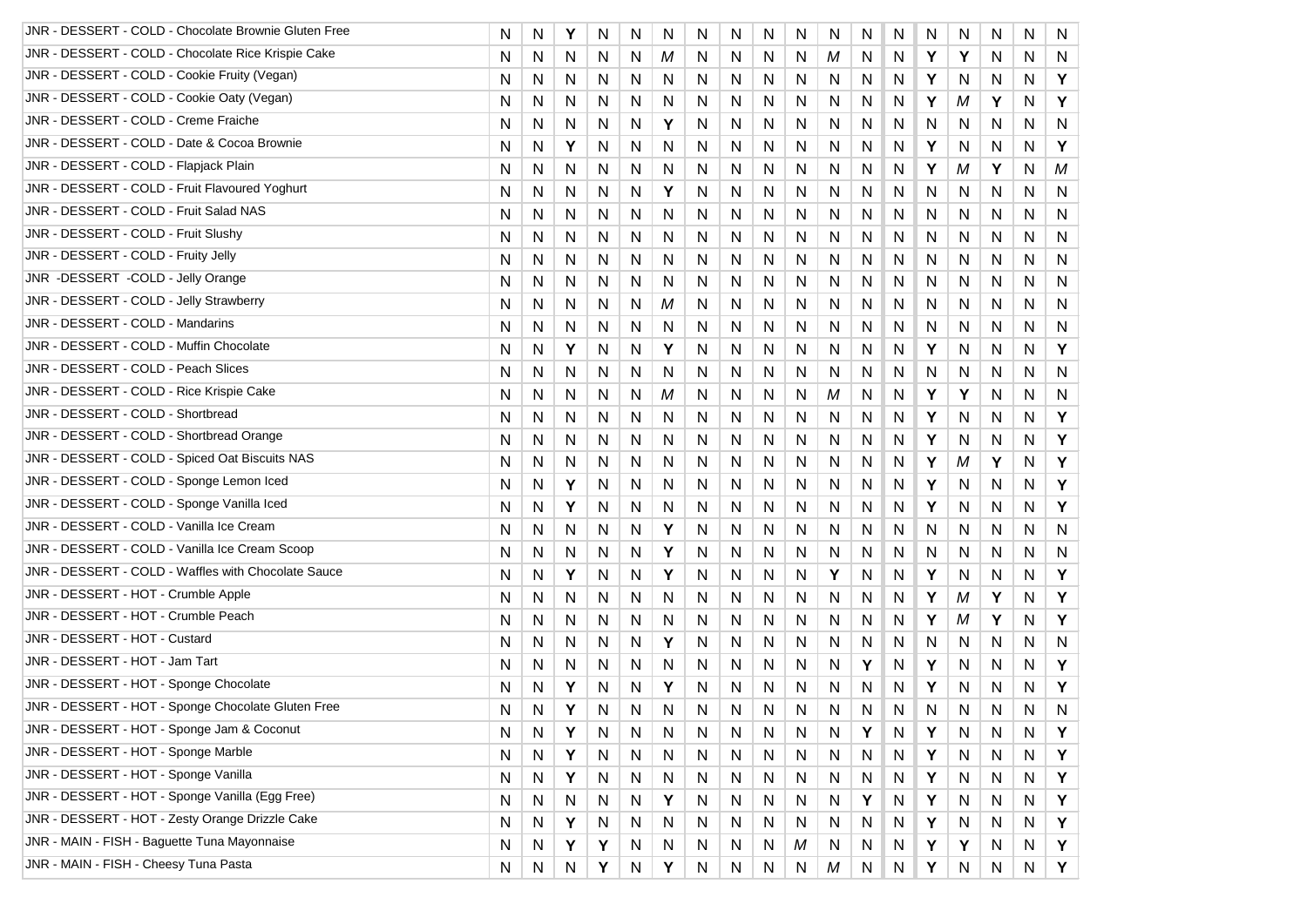| JNR - MAIN - FISH - Cod Fishcakes                      | N | N | N | Y         | N | N | N | N | N         | N         | N | N | N | Y | N | N         | N | Υ |
|--------------------------------------------------------|---|---|---|-----------|---|---|---|---|-----------|-----------|---|---|---|---|---|-----------|---|---|
| JNR - MAIN - FISH - Fish Fingers                       | N | N | N | Y         | N | N | N | N | N         | N         | N | N | N | Y | N | N         | N | Υ |
| JNR - MAIN - FISH - Fish Fingers Gluten Free           | N | N | N | Υ         | N | N | N | N | N         | N         | N | N | Ν | N | N | N         | N | N |
| JNR - MAIN - FISH - Grilled Fish                       | N | N | N | Υ         | N | N | N | N | N         | N         | N | N | N | N | N | N         | N | N |
| JNR - MAIN - FISH - Jacket Potato Tuna Mayonnaise      | N | N | Υ | Y         | N | N | N | N | N         | N         | N | N | Ν | N | N | N         | N | N |
| JNR - MAIN - FISH - Pollock Battered Gluten Free       | N | N | Ν | Y         | N | N | N | N | N         | N         | N | N | Ν | N | N | N         | N | N |
| JNR - MAIN - FISH - Salmon Fish Fingers                | N | N | N | Υ         | N | N | N | N | N         | N         | N | N | Ν | Y | N | N         | N | Υ |
| JNR - MAIN - FISH - Tuna Melt Panini                   | N | N | Υ | Υ         | N | Υ | N | N | N         | М         | Ν | N | N | Y | М | N         | N | Υ |
| JNR - MAIN - MEAT - BBQ Chicken                        | N | N | Ν | N         | N | N | N | N | N         | N         | N | Υ | N | Y | Y | N         | N | М |
| JNR - MAIN - MEAT - BBQ Chicken Panini                 | N | N | N | N         | N | Y | N | N | N         | М         | N | Υ | N | Υ | Υ | N         | N | Y |
| JNR - MAIN - MEAT - Beef Bolognaise                    | N | N | Ν | N         | N | N | N | N | N         | N         | N | N | N | N | N | N         | N | N |
| JNR - MAIN - MEAT - Beef Chilli Con Carne              | N | N | Ν | N         | N | N | N | N | N         | N         | N | N | Ν | M | N | N         | N | M |
| JNR - MAIN - MEAT - Beef Lasagne Halal                 | N | N | N | N         | N | Υ | N | N | N         | N         | N | N | Ν | Y | N | N         | N | Υ |
| JNR - MAIN - MEAT - Beef Meatball Pasta Bake           | N | N | N | N         | N | N | N | N | N         | N         | N | N | Ν | Y | N | N         | N | Υ |
| <b>JNR - MAIN - MEAT - Breaded Chicken Goujons</b>     | N | N | N | N         | N | M | N | N | N         | N         | N | N | Ν | Y | N | N         | N | Y |
| JNR - MAIN - MEAT - Cheese & Ham Panini                | N | N | Ν | N         | N | Υ | N | N | N         | М         | N | N | N | Y | М | N         | N | Υ |
| JNR - MAIN - MEAT - Chicken & Pepper Wrap              | N | N | Υ | N         | N | N | N | N | N         | N         | N | N | Ν | Y | N | N         | N | Υ |
| JNR - MAIN - MEAT - Chicken & Sweetcorn Pasta Bake     | N | N | N | N         | N | Υ | N | N | N         | N         | M | N | N | Y | N | N         | N | Υ |
| JNR - MAIN - MEAT - Chicken & Sweetcorn Pie            | N | N | Y | N         | N | Υ | N | N | N         | N         | N | N | Ν | Y | N | N         | N | Υ |
| JNR - MAIN - MEAT - Chicken Curry                      | N | N | N | N         | N | N | N | Y | N         | N         | N | N | N | N | N | N         | N | N |
| JNR - MAIN - MEAT - Chicken Meatball Pasta Bake        | N | N | Ν | N         | N | N | N | N | N         | N         | Υ | Υ | N | Y | N | N         | N | Υ |
| JNR - MAIN - MEAT - Chicken Roasted                    | N | N | N | N         | N | N | N | N | N         | N         | N | N | N | N | N | N         | N | N |
| JNR - MAIN - MEAT - Chicken Roasted with Lemon & Thyme | N | N | N | N         | N | N | N | N | N         | N         | N | Υ | N | N | N | N         | N | N |
| JNR - MAIN - MEAT - Chicken Sausage Hot Dog            | N | N | Ν | N         | N | N | N | N | N         | М         | Y | Υ | N | Y | N | N         | N | Υ |
| JNR - MAIN - MEAT - Chicken Sausages                   | N | N | Ν | N         | N | N | N | N | N         | N         | Υ | Υ | N | Y | N | N         | N | Y |
| JNR - MAIN - MEAT - Chicken Stir Fry                   | N | N | N | N         | N | N | N | N | N         | N         | Υ | N | N | N | N | N         | N | N |
| JNR - MAIN - MEAT - Chicken Thighs Roasted Free Range  | N | N | N | N         | N | N | N | N | N         | N         | N | N | Ν | N | N | N         | N | N |
| JNR - MAIN - MEAT - Chicken Tomato & Pepper Bake       | N | N | Ν | N         | N | N | N | N | N         | N         | N | N | N | N | N | N         | N | N |
| JNR - MAIN - MEAT - Gammon Roast                       | N | N | N | N         | N | N | N | N | N         | N         | N | N | N | N | N | N         | N | N |
| JNR - MAIN - MEAT - Ham & Cheese Pizza                 | N | N | N | N         | N | Y | N | N | N         | N         | N | N | N | Y | N | N         | N | Υ |
| JNR - MAIN - MEAT - Lamb Bolognaise                    | N | N | N | N         | N | N | N | N | N         | N         | N | N | Ν | N | N | N         | N | N |
| JNR - MAIN - MEAT - Lamb Chilli Con Carne              | N | N | N | N         | N | N | N | N | N         | N         | N | N | N | М | N | N         | N | М |
| JNR - MAIN - MEAT - Minced Beef Hot Pot                | N | N | N | N         | N | N | N | N | ${\sf N}$ | N         | N | N | N | N | N | N         | N | N |
| JNR - MAIN - MEAT - Pork Roast                         | N | N | N | N         | N | N | N | N | N         | N         | N | N | N | N | N | N         | N | N |
| JNR - MAIN - MEAT - Pork Sausage Hot Dog               | N | N | N | N         | N | N | N | N | N         | М         | N | Υ | N | Y | N | N         | N | Υ |
| JNR - MAIN - MEAT - Pork Sausages 70%                  | N | N | N | N         | N | N | N | N | N         | N         | N | Y | N | Y | N | N         | N | Y |
| JNR - MAIN - MEAT - Southern Style Crunchy Chicken     | N | N | Υ | N         | N | M | N | N | N         | N         | M | N | N | Y | Y | N         | N | N |
| JNR - MAIN - MEAT - Sticky Chicken                     | N | N | N | ${\sf N}$ | N | N | N | N | N         | ${\sf N}$ | Υ | N | N | N | N | ${\sf N}$ | N | N |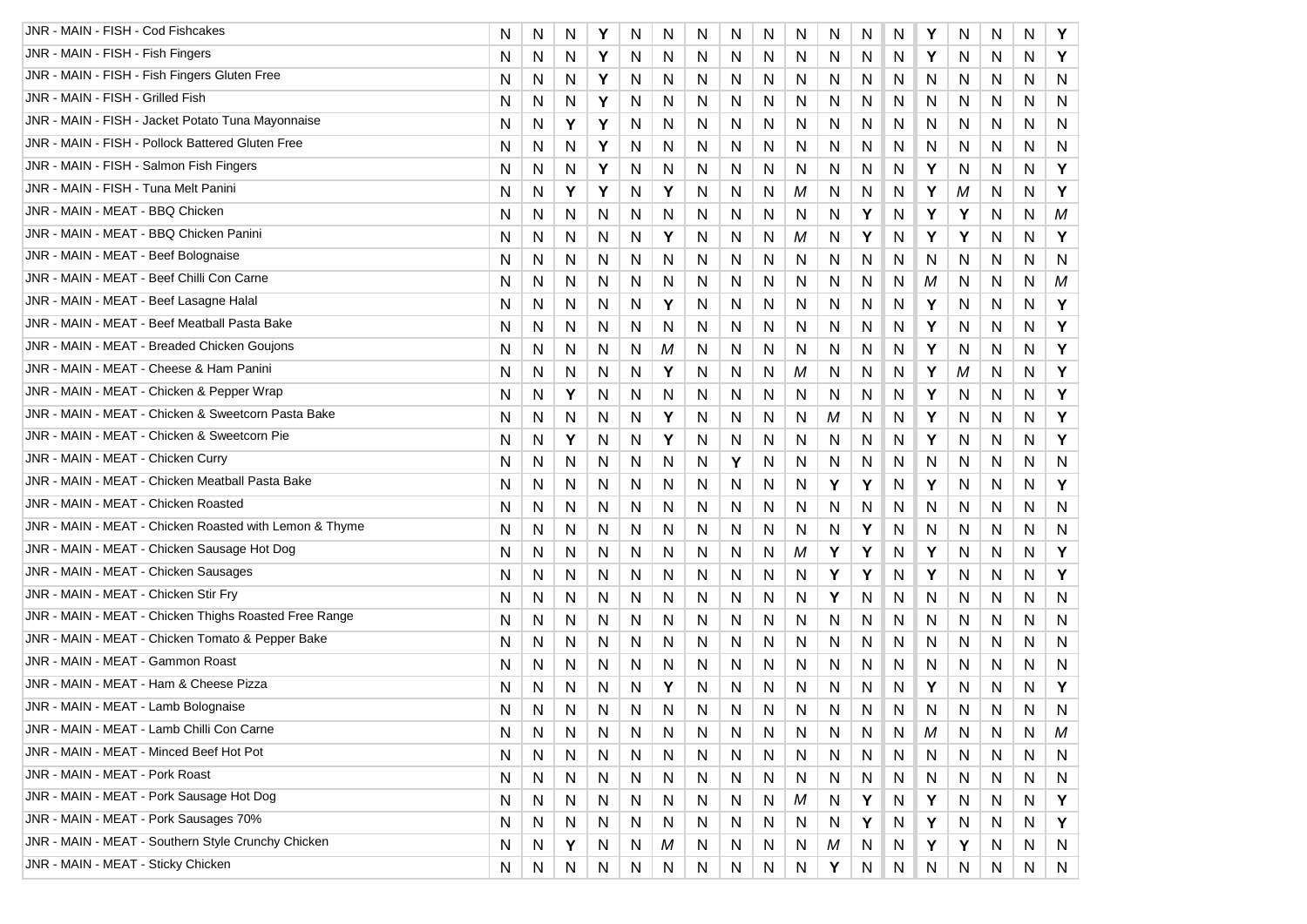| JNR - MAIN - MEAT - Sweet Chilli Chicken                      | N | N  | N         | N | N | N | N  | N | N | N | N | N | N | N | N | N | N | N |
|---------------------------------------------------------------|---|----|-----------|---|---|---|----|---|---|---|---|---|---|---|---|---|---|---|
| JNR - MAIN - MEAT - Turkey Roast                              | N | N  | N         | N | N | N | N  | N | N | N | N | N | N | N | N | N | N | N |
| JNR - MAIN - VEGETARIAN - Jacket Potato Cheese                | N | N  | N         | N | N | Y | N  | N | N | N | N | N | N | N | N | N | N | N |
| JNR - MAIN - VEGETARIAN - Baguette Cheese                     | N | N  | N         | N | N | Υ | N  | N | N | M | N | N | N | Y | Υ | N | N | Υ |
| JNR - MAIN - VEGETARIAN - Baquette Egg Mayo                   | N | N  | Υ         | N | N | N | N  | N | N | M | N | N | Ν | Y | Υ | N | N | Υ |
| JNR - MAIN - VEGETARIAN - BBQ Bean Wrap                       | N | N  | Ν         | N | N | Υ | N  | N | N | N | Υ | N | N | Y | N | N | N | Υ |
| JNR - MAIN - VEGETARIAN - Broccoli & Cauliflower Cheese Bake  | N | N  | N         | N | N | Υ | N  | N | N | N | N | N | N | N | N | N | N | N |
| JNR - MAIN - VEGETARIAN - Broccoli Cheese Pasta Bake          | N | N  | N         | N | N | Y | N  | N | N | N | Ν | N | N | Y | N | N | N | Υ |
| JNR - MAIN - VEGETARIAN - Broccoli Quiche                     | N | N  | Υ         | N | N | Υ | N  | N | N | N | N | N | N | Y | N | N | N | Υ |
| JNR - MAIN - VEGETARIAN - Cauliflower Cheese Bake             | N | N  | Ν         | N | N | Y | N  | N | N | N | N | N | N | N | N | N | N | N |
| <b>JNR - MAIN - VEGETARIAN - Cauliflower Cheese Croquette</b> | N | N  | Y         | N | N | Υ | N  | N | N | N | N | N | N | Υ | N | N | N | Υ |
| JNR - MAIN - VEGETARIAN - Cheese & Onion Pasty                | N | N  | Y         | N | N | Υ | N  | N | N | N | N | N | Ν | Υ | N | N | N | Υ |
| JNR - MAIN - VEGETARIAN - Cheese & Onion Puff                 | N | N  | Υ         | N | N | Υ | N  | N | N | N | N | N | N | Y | N | N | N | Υ |
| JNR - MAIN - VEGETARIAN - Cheese & Tomato Pizza Deep Pan      | N | N  | N         | N | N | Υ | N  | N | N | N | N | N | N | Y | N | N | N | Υ |
| JNR - MAIN - VEGETARIAN - Cheese & Tomato Turnover            | N | N  | Υ         | N | N | Υ | N  | N | N | N | N | N | Ν | Y | N | N | N | Y |
| JNR - MAIN - VEGETARIAN - Cheese & Tomato Whirl               | N | N  | Ν         | N | N | Υ | N  | N | N | N | N | N | N | Y | N | N | N | Υ |
| JNR - MAIN - VEGETARIAN - Cheese Flan                         | N | N  | Υ         | N | N | Y | N  | N | N | N | N | N | N | Y | N | N | N | Υ |
| JNR - MAIN - VEGETARIAN - Cheesy Tomato Pasta Bake            | N | N  | N         | N | N | Υ | N  | N | N | N | N | N | N | Y | N | N | N | Y |
| JNR - MAIN - VEGETARIAN - Cowboy Vegetarian Sausage Casserole | N | N  | Ν         | N | N | N | N  | N | N | N | Y | Υ | Ν | Y | Y | N | N | M |
| JNR - MAIN - VEGETARIAN - Crispy Potato Topped Vegetarian Pie | N | N  | N         | N | N | N | N  | N | N | N | N | N | N | N | N | N | N | N |
| JNR - MAIN - VEGETARIAN - Fajita Pasta                        | N | N  | N         | N | N | N | N  | N | N | N | N | N | Ν | Y | N | N | N | Υ |
| JNR - MAIN - VEGETARIAN - Jacket Potato Baked Beans           | N | N  | N         | N | N | N | N  | N | N | N | N | N | Ν | N | N | N | N | N |
| JNR - MAIN - VEGETARIAN - Jacket Potato Coleslaw              | N | N  | Υ         | N | N | N | N  | N | N | N | N | N | N | N | N | N | N | N |
| JNR - MAIN - VEGETARIAN - Macaroni Cheese                     | N | N  | Ν         | N | N | Υ | N  | N | N | N | N | N | N | Y | N | N | N | Y |
| JNR - MAIN - VEGETARIAN - Mixed Bean Chilli Con Carne         | N | N  | Ν         | N | N | N | N  | N | N | N | N | N | N | M | N | N | N | M |
| JNR - MAIN - VEGETARIAN - Neapolitan Pasta                    | N | N  | N         | N | N | N | N  | N | N | N | N | N | N | Y | N | N | N | Υ |
| JNR - MAIN - VEGETARIAN - Oriental Vegetable Stir Fry         | N | N  | N         | N | N | N | N  | N | N | N | Y | N | N | N | N | N | N | N |
| JNR - MAIN - VEGETARIAN - Panini Cheese                       | N | N  | N         | N | N | Υ | N  | N | N | Μ | N | N | N | Y | M | N | N | Υ |
| JNR - MAIN - VEGETARIAN - Panini Cheese & Tomato              | N | N  | Ν         | N | N | Υ | N  | N | N | Μ | N | N | N | Υ | M | N | N | Y |
| JNR - MAIN - VEGETARIAN - Pesto Pasta                         | N | N  | N         | N | N | N | N  | N | N | N | М | N | N | Y | N | N | N | Υ |
| JNR - MAIN - VEGETARIAN - Pizza Puffs                         | N | N  | N         | N | N | Υ | N  | N | N | N | N | N | Ν | Y | N | Ν | N | Y |
| JNR - MAIN - VEGETARIAN - Quorn Chow Mein                     | N | Ν  | Υ         | N | N | N | N  | N | N | N | Υ | N | N | Y | N | N | N | Y |
| JNR - MAIN - VEGETARIAN - Quorn Nuggets (vegan)               | N | N  | ${\sf N}$ | N | N | N | N  | N | N | N | N | N | N | Y | N | N | N | Y |
| JNR - MAIN - VEGETARIAN - Quorn Roast                         | N | N  | Υ         | N | N | Υ | N  | N | N | N | N | N | N | N | N | N | N | N |
| JNR - MAIN - VEGETARIAN - Quorn Stir Fry                      | N | N  | Y         | N | N | N | N. | N | N | N | Y | N | N | N | N | N | N | N |
| JNR - MAIN - VEGETARIAN - Red Pepper & Courgette Frittata     | N | N  | Υ         | N | N | Υ | N  | N | N | N | N | N | N | N | N | N | N | N |
| JNR - MAIN - VEGETARIAN - Roasted Vegetable Tart              | N | N. | Υ         | N | N | Υ | N  | N | N | N | N | N | N | Y | N | N | N | Y |
| JNR - MAIN - VEGETARIAN - Spinach Potato & Chick Pea Curry    | N | N  | N         | N | N | N | N  | N | N | N | N | N | N | M | N | N | N | М |